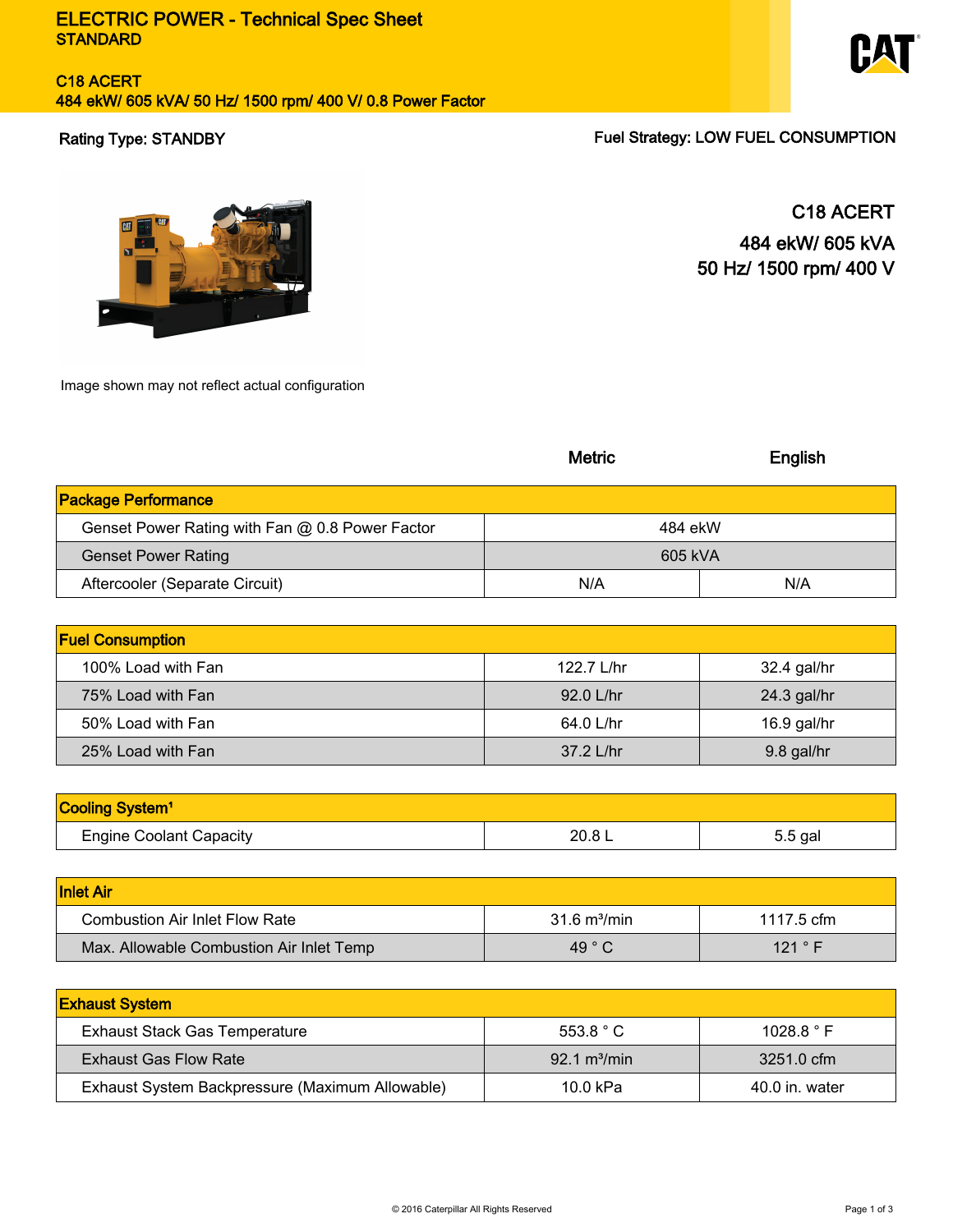# C18 ACERT 484 ekW/ 605 kVA/ 50 Hz/ 1500 rpm/ 400 V/ 0.8 Power Factor



# Rating Type: STANDBY **Fuel Strategy: LOW FUEL CONSUMPTION**

| <b>Heat Rejection</b>                       |        |               |
|---------------------------------------------|--------|---------------|
| Heat Rejection to Jacket Water              | 157 kW | 8945 Btu/min  |
| Heat Rejection to Exhaust (Total)           | 449 kW | 25525 Btu/min |
| Heat Rejection to Aftercooler               | 76 kW  | 4313 Btu/min  |
| Heat Rejection to Atmosphere from Engine    | 84 kW  | 4784 Btu/min  |
| Heat Rejection to Atmosphere from Generator | 36 kW  | 2047 Btu/min  |

| Alternator <sup>2</sup>                     |           |  |  |
|---------------------------------------------|-----------|--|--|
| Motor Starting Capability @ 30% Voltage Dip | 1205 skVA |  |  |
| Current                                     | 873 amps  |  |  |
| Frame Size                                  | A3325L4   |  |  |
| Excitation                                  | AR        |  |  |
| Temperature Rise                            | 163 °C    |  |  |

| <b>Emissions (Nominal)</b> <sup>3</sup> |                              |               |  |
|-----------------------------------------|------------------------------|---------------|--|
| <b>NOx</b>                              | 3762.8 mg/Nm <sup>3</sup>    | $7.7$ g/hp-hr |  |
| CO                                      | 656.7 mg/Nm <sup>3</sup>     | $1.3$ g/hp-hr |  |
| HC                                      | $3.2 \text{ mg}/\text{Nm}^3$ | $0.0$ g/hp-hr |  |
| <b>PM</b>                               | 12.6 mg/ $Nm3$               | $0.0$ g/hp-hr |  |

# DEFINITIONS AND CONDITIONS

- 1. For ambient and altitude capabilities consult your Cat dealer. Air flow restriction (system) is added to existing restriction from factory.
- 2. UL 2200 Listed packages may have oversized generators with a different temperature rise and motor starting characteristics. Generator temperature rise is based on a 40° C ambient per NEMA MG1-32.
- 3. Emissions data measurement procedures are consistent with those described in EPA CFR 40 Part 89, Subpart D & E and ISO8178-1 for measuring HC, CO, PM, NOx. Data shown is based on steady state operating conditions of 77° F, 28.42 in HG and number 2 diesel fuel with 35° API and LHV of 18,390 btu/lb. The nominal emissions data shown is subject to instrumentation, measurement, facility and engine to engine variations. Emissions data is based on 100% load and thus cannot be used to compare to EPA regulations which use values based on a weighted cycle.